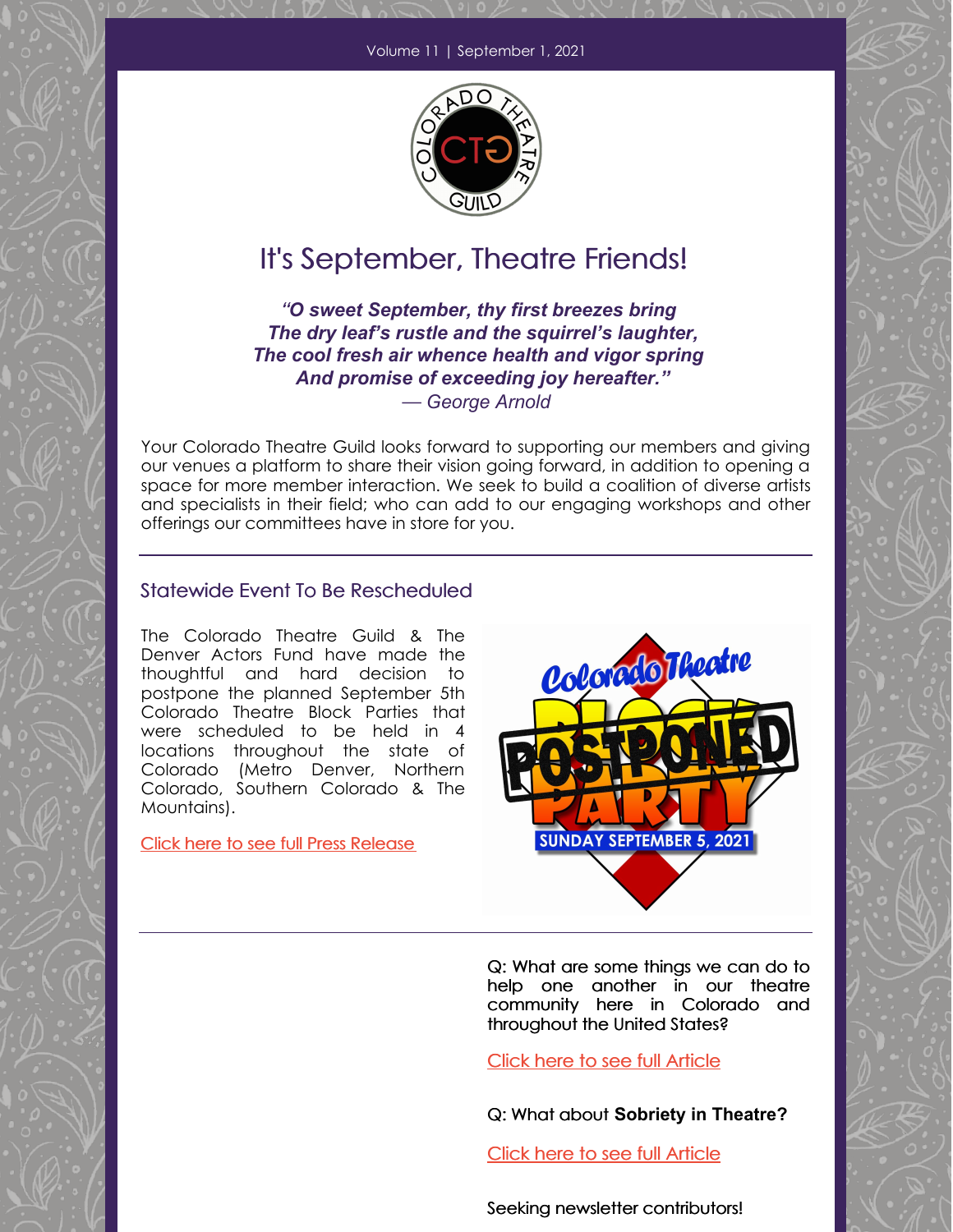Interested in submitting an article? Email us to learn how!

Click here to email for more information

### Workshop Committee News

Last month, we were excited to present "Put Your Best Face Forward: Self-Tape Tech Tips with Sheila Ivy Traister," Award-winning Actor, criticallyacclaimed Director and multifaceted Coach Sheila Ivy Traister led a fun, interactive, online session where participants learned about the equipment and skills needed for basic self-tape or online submissions.

Next month, we are thrilled to present Part 2 of our series on Racial and Social Justice in Theatre, "Effective Allyship in Action," October 10, 2021 from 7-8:30 pm MST. Free for Members/\$15 for Non-Members. Join us for an interactive experience that blends theatre-based learning, psychology, and storytelling, to help us discover healing-centered practices that can inform our relationships with ourselves and others.

Click here to register for the October Workshop

#### Click here to Become A Member

Interested in a future workshop? Please take our survey

#### CTG Membership Meeting Highlights

On Monday, August 2nd, we held our first general Membership Meeting since before the pandemic.

Click here for a link to the recording

Seeking Henry Awards Judges! Becoming a Henry Award Judge is a great way to serve our community and see some great Colorado theatre!

Click here for more information and application